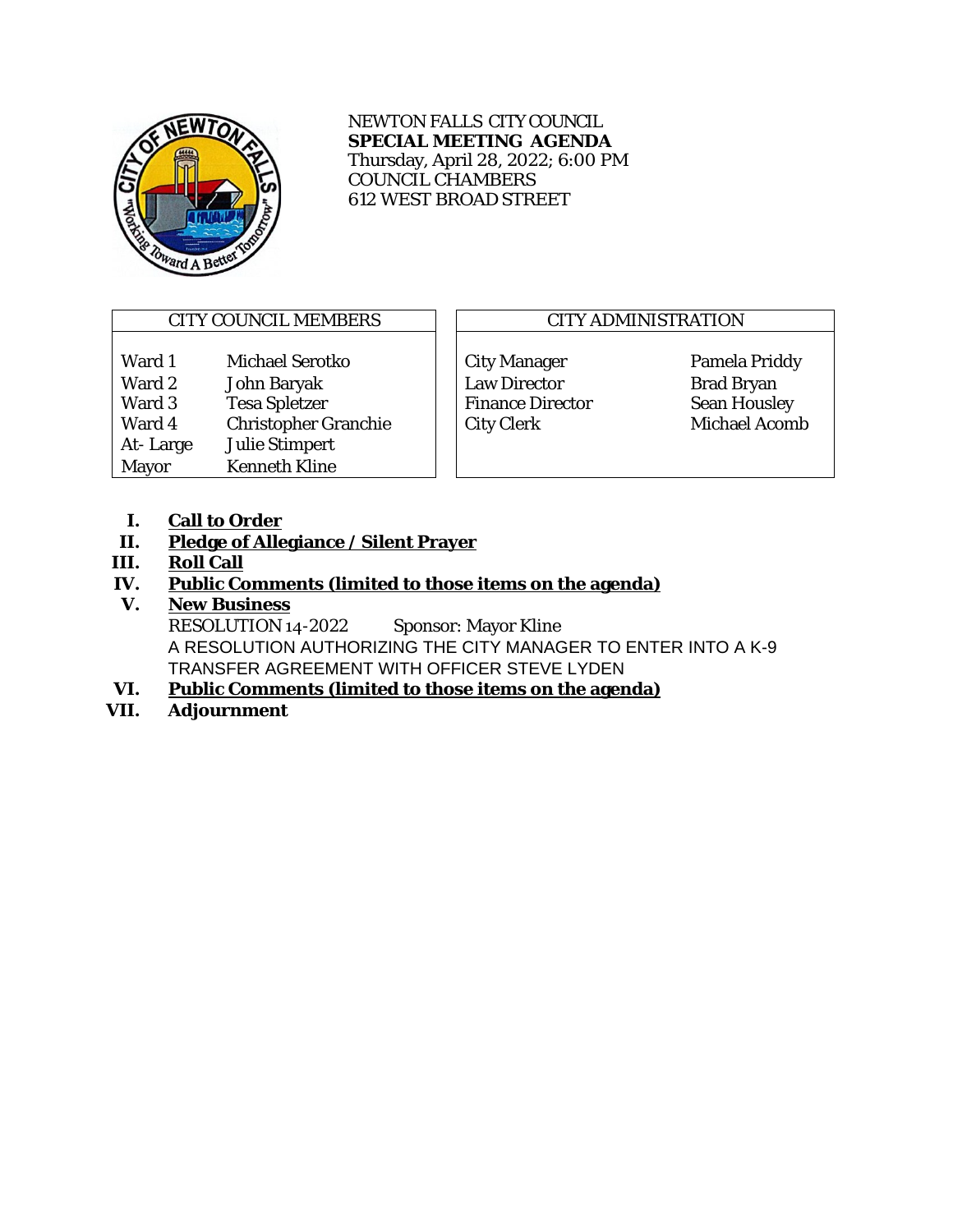### **A RESOLUTION AUTHORIZING THE CITY MANAGER TO ENTER INTO A K-9 TRANSFER AGREEMENT WITH OFFICER STEVE LYDEN**

WHEREAS, Officer Steve Lyden is resigning from his position as a Newton Falls Police Officer and the Village K-9 Officer, effective 11:59 p.m. on April 28, 2022, to accept a law enforcement position with a hospital that does not involve K-9 enforcement duties; and

WHEREAS, over the past few years, Newton Falls has expended time and money to train and care for Officer Lyden's K-9 partner Kato; and

WHEREAS, since Kato was placed into service for Newton Falls, Kato has worked solely with Officer Lyden, has not worked with any other Department Officers; and has bonded with Officer Lyden; and

WHEREAS, due to the expenses associated with the Village K-9 Program, the Village plans on discontinuing the K-9 Program upon Officer Lyden's departure from Village employment; and

WHEREAS, as a result of the above, Officer Lyden desires to purchase Kato from the Village, and the Village desires to sell Kato to Officer Lyden, so that Kato and Officer Lyden can remain together.

NOW, THEREFORE, the Council of the Village of Newton Falls, State of Ohio, hereby ordains:

SECTION 1. That Council hereby and herein authorizes the City Manager to enter into the attached K-9 Transfer Agreement or an agreement that is substantially similar thereto.

SECTION 2. All formal actions of this Council concerning and relating to the adoption of this Resolution were taken in an open meeting of this Council, and all deliberations of this Council or any of its committees that resulted in such formal action were taken in meetings open to the public and/or in compliance with all legal requirements, including Section 121.22 of the Ohio Revised Code.

SECTION 3. This Resolution shall take effect immediately upon adoption in accordance with Article III, Section 22 of the Charter of Newton Falls.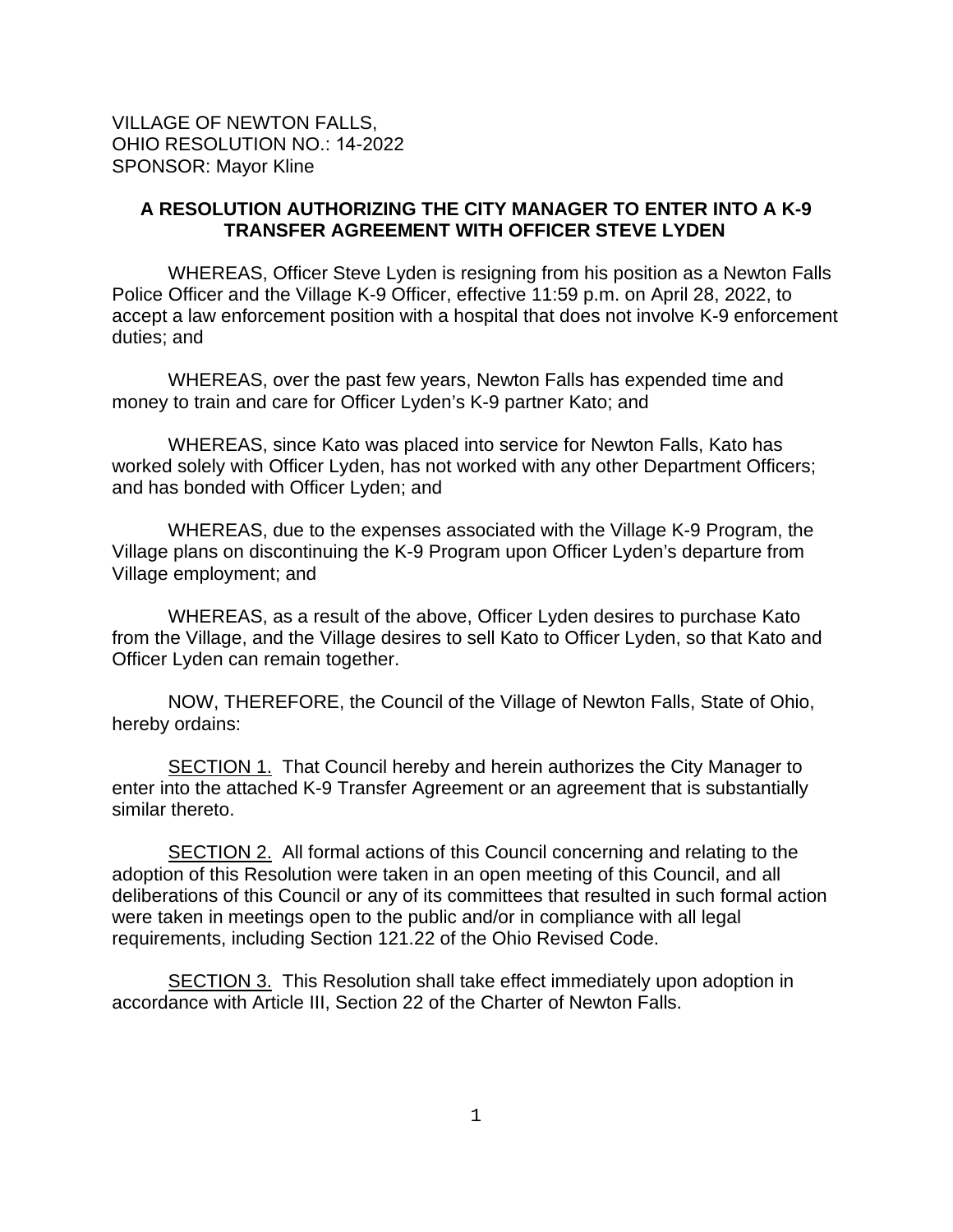RESOLUTION NO. 14-2022 PAGE TWO

PASSED IN COUNCIL THIS \_\_\_\_\_ DAY OF \_\_\_\_\_\_\_\_\_\_\_\_\_\_\_, 2022

\_\_\_\_\_\_\_\_\_\_\_\_\_\_\_\_\_\_\_\_\_\_\_\_\_\_\_\_\_\_\_\_\_\_\_\_\_ Kenneth A. Kline, Mayor

Attest: \_\_\_\_\_\_\_\_\_\_\_\_\_\_\_\_\_\_\_\_\_\_\_\_\_\_\_\_\_\_\_\_\_\_\_\_\_

Michael Acomb, Clerk of Council

Approved as to Legal Form.

\_\_\_\_\_\_\_\_\_\_\_\_\_\_\_\_\_\_\_\_\_\_\_\_\_\_\_\_\_\_\_\_\_\_\_\_\_ Bradric T. Bryan, Law Director